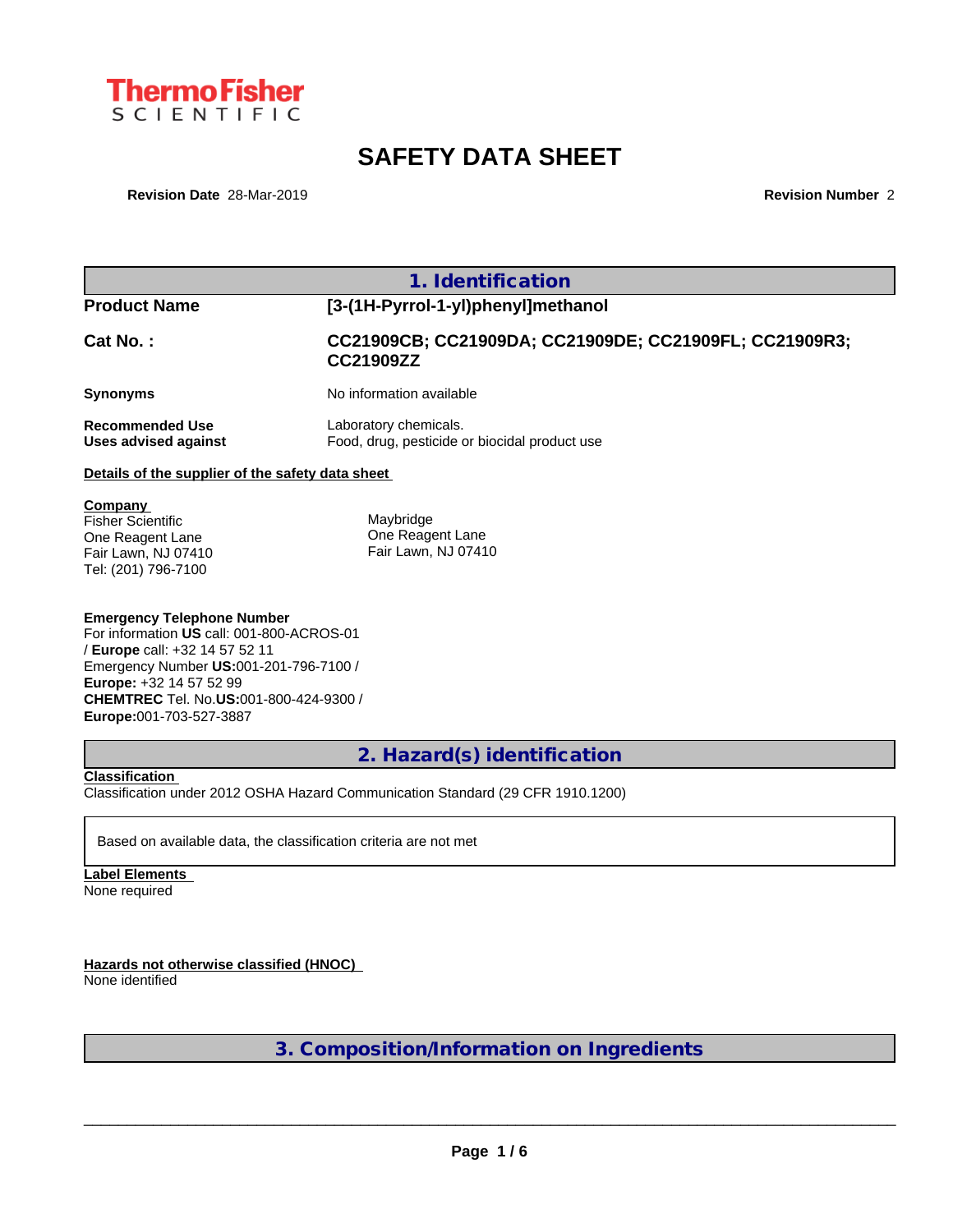| <b>Component</b>                                                                                                                                                                                                                                                                                                     |                                                                                                                            | <b>CAS-No</b>                                                                                                      |                    | Weight %                                                                                                                                                                       |  |  |  |  |  |  |
|----------------------------------------------------------------------------------------------------------------------------------------------------------------------------------------------------------------------------------------------------------------------------------------------------------------------|----------------------------------------------------------------------------------------------------------------------------|--------------------------------------------------------------------------------------------------------------------|--------------------|--------------------------------------------------------------------------------------------------------------------------------------------------------------------------------|--|--|--|--|--|--|
| [3-(1H-Pyrrol-1-yl)phenyl]methanol                                                                                                                                                                                                                                                                                   |                                                                                                                            | 83140-94-7                                                                                                         |                    | 97                                                                                                                                                                             |  |  |  |  |  |  |
|                                                                                                                                                                                                                                                                                                                      |                                                                                                                            | 4. First-aid measures                                                                                              |                    |                                                                                                                                                                                |  |  |  |  |  |  |
| <b>Eye Contact</b>                                                                                                                                                                                                                                                                                                   |                                                                                                                            | Rinse immediately with plenty of water, also under the eyelids, for at least 15 minutes. Get<br>medical attention. |                    |                                                                                                                                                                                |  |  |  |  |  |  |
| <b>Skin Contact</b>                                                                                                                                                                                                                                                                                                  | Wash off immediately with plenty of water for at least 15 minutes. Get medical attention<br>immediately if symptoms occur. |                                                                                                                    |                    |                                                                                                                                                                                |  |  |  |  |  |  |
| <b>Inhalation</b>                                                                                                                                                                                                                                                                                                    |                                                                                                                            | Move to fresh air. Get medical attention immediately if symptoms occur.                                            |                    |                                                                                                                                                                                |  |  |  |  |  |  |
| Ingestion                                                                                                                                                                                                                                                                                                            |                                                                                                                            | Clean mouth with water and drink afterwards plenty of water. Get medical attention if<br>symptoms occur.           |                    |                                                                                                                                                                                |  |  |  |  |  |  |
| Most important symptoms and                                                                                                                                                                                                                                                                                          |                                                                                                                            | None reasonably foreseeable.                                                                                       |                    |                                                                                                                                                                                |  |  |  |  |  |  |
| effects<br><b>Notes to Physician</b>                                                                                                                                                                                                                                                                                 | Treat symptomatically                                                                                                      |                                                                                                                    |                    |                                                                                                                                                                                |  |  |  |  |  |  |
|                                                                                                                                                                                                                                                                                                                      |                                                                                                                            | 5. Fire-fighting measures                                                                                          |                    |                                                                                                                                                                                |  |  |  |  |  |  |
| <b>Suitable Extinguishing Media</b>                                                                                                                                                                                                                                                                                  |                                                                                                                            | Water spray. Carbon dioxide (CO <sub>2</sub> ). Dry chemical. Chemical foam.                                       |                    |                                                                                                                                                                                |  |  |  |  |  |  |
| <b>Unsuitable Extinguishing Media</b>                                                                                                                                                                                                                                                                                | No information available                                                                                                   |                                                                                                                    |                    |                                                                                                                                                                                |  |  |  |  |  |  |
| <b>Flash Point</b><br>Method -                                                                                                                                                                                                                                                                                       | No information available<br>No information available                                                                       |                                                                                                                    |                    |                                                                                                                                                                                |  |  |  |  |  |  |
| <b>Autoignition Temperature</b><br><b>Explosion Limits</b><br><b>Upper</b><br>Lower<br>Sensitivity to Mechanical Impact No information available<br><b>Sensitivity to Static Discharge</b>                                                                                                                           | No information available<br>No data available<br>No data available<br>No information available                             |                                                                                                                    |                    |                                                                                                                                                                                |  |  |  |  |  |  |
| <b>Specific Hazards Arising from the Chemical</b><br>Keep product and empty container away from heat and sources of ignition.                                                                                                                                                                                        |                                                                                                                            |                                                                                                                    |                    |                                                                                                                                                                                |  |  |  |  |  |  |
| <b>Hazardous Combustion Products</b><br>Nitrogen oxides (NOx) Carbon monoxide (CO) Carbon dioxide (CO2)<br><b>Protective Equipment and Precautions for Firefighters</b><br>As in any fire, wear self-contained breathing apparatus pressure-demand, MSHA/NIOSH (approved or equivalent) and full<br>protective gear. |                                                                                                                            |                                                                                                                    |                    |                                                                                                                                                                                |  |  |  |  |  |  |
| <b>NFPA</b><br>Health                                                                                                                                                                                                                                                                                                | <b>Flammability</b>                                                                                                        |                                                                                                                    | <b>Instability</b> | <b>Physical hazards</b>                                                                                                                                                        |  |  |  |  |  |  |
| 0                                                                                                                                                                                                                                                                                                                    |                                                                                                                            |                                                                                                                    |                    | N/A                                                                                                                                                                            |  |  |  |  |  |  |
|                                                                                                                                                                                                                                                                                                                      |                                                                                                                            | 6. Accidental release measures                                                                                     |                    |                                                                                                                                                                                |  |  |  |  |  |  |
| <b>Personal Precautions</b><br><b>Environmental Precautions</b>                                                                                                                                                                                                                                                      | information.                                                                                                               |                                                                                                                    |                    | Ensure adequate ventilation. Use personal protective equipment. Avoid dust formation.<br>Should not be released into the environment. See Section 12 for additional ecological |  |  |  |  |  |  |
| Up                                                                                                                                                                                                                                                                                                                   | formation.                                                                                                                 |                                                                                                                    |                    | Methods for Containment and Clean Sweep up or vacuum up spillage and collect in suitable container for disposal. Avoid dust                                                    |  |  |  |  |  |  |
|                                                                                                                                                                                                                                                                                                                      |                                                                                                                            | 7. Handling and storage                                                                                            |                    |                                                                                                                                                                                |  |  |  |  |  |  |
| <b>Handling</b>                                                                                                                                                                                                                                                                                                      |                                                                                                                            |                                                                                                                    |                    | Wear personal protective equipment. Ensure adequate ventilation. Avoid contact with skin,                                                                                      |  |  |  |  |  |  |
|                                                                                                                                                                                                                                                                                                                      |                                                                                                                            |                                                                                                                    |                    |                                                                                                                                                                                |  |  |  |  |  |  |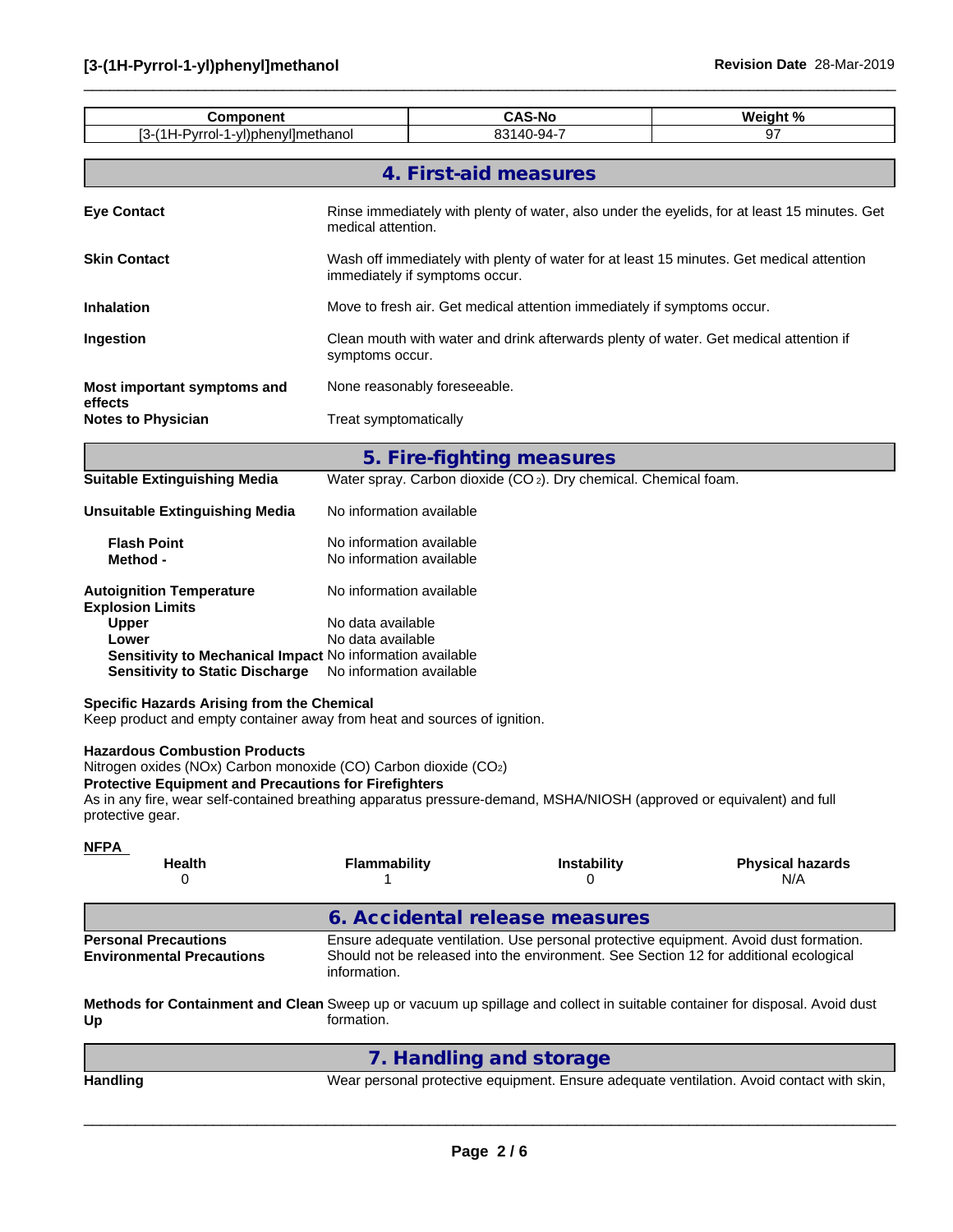|                                      | eyes and clothing. Avoid ingestion and inhalation. Avoid dust formation.                                                                                                          |
|--------------------------------------|-----------------------------------------------------------------------------------------------------------------------------------------------------------------------------------|
| <b>Storage</b>                       | Keep in a dry, cool and well-ventilated place. Keep container tightly closed.                                                                                                     |
|                                      | 8. Exposure controls / personal protection                                                                                                                                        |
| <b>Exposure Guidelines</b>           | This product does not contain any hazardous materials with occupational exposure<br>limitsestablished by the region specific regulatory bodies.                                   |
| <b>Engineering Measures</b>          | None under normal use conditions.                                                                                                                                                 |
| <b>Personal Protective Equipment</b> |                                                                                                                                                                                   |
| <b>Eye/face Protection</b>           | Wear appropriate protective eyeglasses or chemical safety goggles as described by<br>OSHA's eye and face protection regulations in 29 CFR 1910.133 or European Standard<br>EN166. |
| Skin and body protection             | Wear appropriate protective gloves and clothing to prevent skin exposure.                                                                                                         |
| <b>Respiratory Protection</b>        | No protective equipment is needed under normal use conditions.                                                                                                                    |
| <b>Hygiene Measures</b>              | Handle in accordance with good industrial hygiene and safety practice.                                                                                                            |

**9. Physical and chemical properties**

| <b>Physical State</b>                         | Solid                               |
|-----------------------------------------------|-------------------------------------|
| Appearance                                    | White                               |
| Odor                                          | No information available            |
| <b>Odor Threshold</b>                         | No information available            |
| рH                                            | No information available            |
| <b>Melting Point/Range</b>                    | 70 °C / 158 °F                      |
| <b>Boiling Point/Range</b>                    | No information available            |
| <b>Flash Point</b>                            | No information available            |
| <b>Evaporation Rate</b>                       | Not applicable                      |
| Flammability (solid,gas)                      | No information available            |
| <b>Flammability or explosive limits</b>       |                                     |
| <b>Upper</b>                                  | No data available                   |
| Lower                                         | No data available                   |
| <b>Vapor Pressure</b>                         | No information available            |
| <b>Vapor Density</b>                          | Not applicable                      |
| <b>Specific Gravity</b>                       | No information available            |
| <b>Solubility</b>                             | No information available            |
| <b>Partition coefficient; n-octanol/water</b> | No data available                   |
| <b>Autoignition Temperature</b>               | No information available            |
| <b>Decomposition Temperature</b>              | No information available            |
| <b>Viscosity</b>                              | Not applicable                      |
| <b>Molecular Formula</b>                      | C <sub>11</sub> H <sub>11</sub> N O |
| <b>Molecular Weight</b>                       | 173.21                              |
|                                               |                                     |

# **10. Stability and reactivity**

| <b>Reactive Hazard</b>        | None known, based on information available          |
|-------------------------------|-----------------------------------------------------|
| <b>Stability</b>              | Stable under normal conditions.                     |
| <b>Conditions to Avoid</b>    | Incompatible products.                              |
| <b>Incompatible Materials</b> | Acids, Halogens, Acid chlorides, halogenated agents |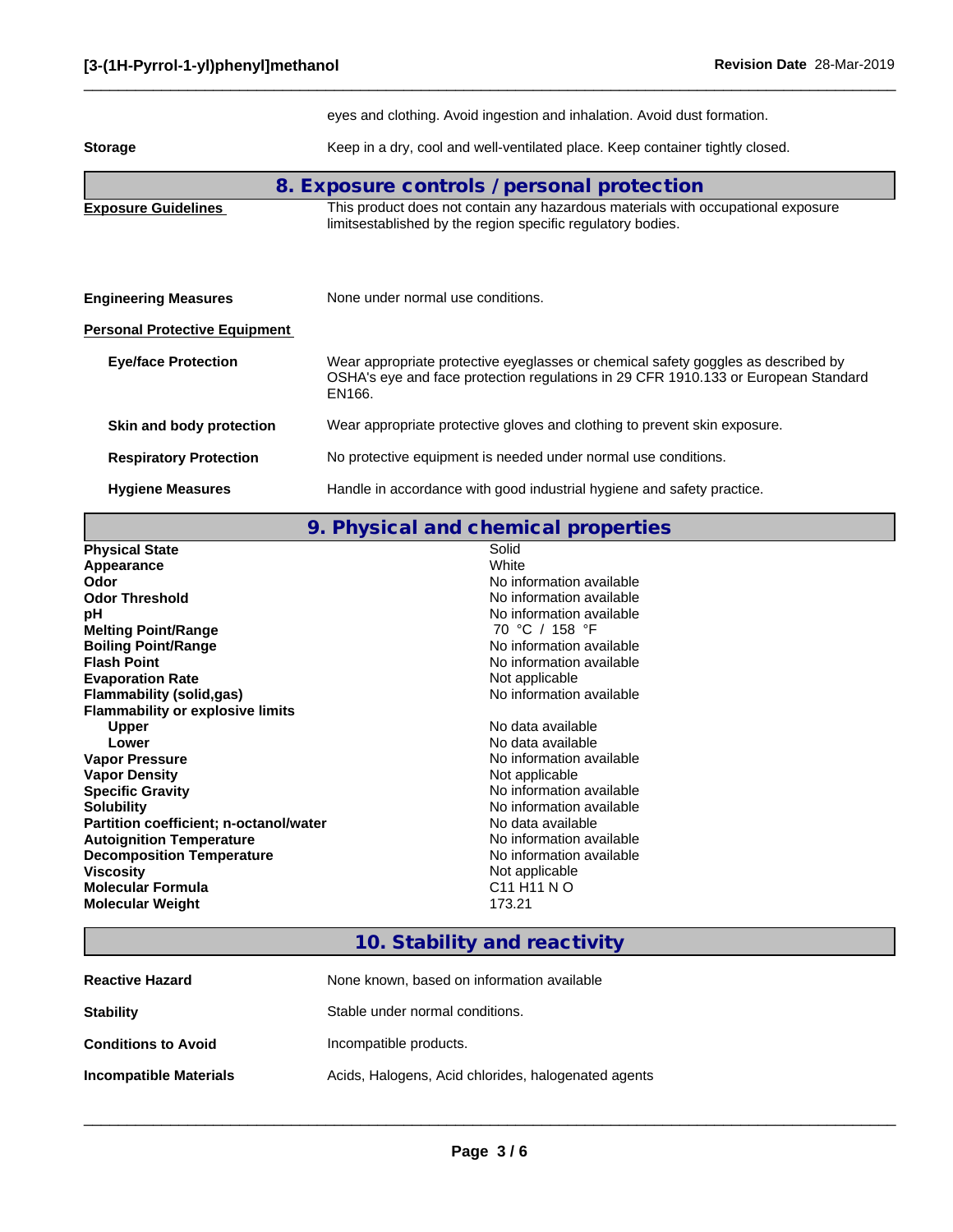**Hazardous Decomposition Products** Nitrogen oxides (NOx), Carbon monoxide (CO), Carbon dioxide (CO2)

**Hazardous Polymerization** No information available.

**Hazardous Reactions** None under normal processing.

**11. Toxicological information**

## **Acute Toxicity**

**Products**

**Product Information** 

| No acute toxicity information is available for this product |  |  |  |
|-------------------------------------------------------------|--|--|--|

**Component Information Toxicologically Synergistic** No information available

#### **Delayed and immediate effects as well as chronic effects from short and long-term exposure**

| Irritation | No information available |
|------------|--------------------------|
|            |                          |

**Sensitization** No information available

**Carcinogenicity** The table below indicates whether each agency has listed any ingredient as a carcinogen.

 $\_$  ,  $\_$  ,  $\_$  ,  $\_$  ,  $\_$  ,  $\_$  ,  $\_$  ,  $\_$  ,  $\_$  ,  $\_$  ,  $\_$  ,  $\_$  ,  $\_$  ,  $\_$  ,  $\_$  ,  $\_$  ,  $\_$  ,  $\_$  ,  $\_$  ,  $\_$  ,  $\_$  ,  $\_$  ,  $\_$  ,  $\_$  ,  $\_$  ,  $\_$  ,  $\_$  ,  $\_$  ,  $\_$  ,  $\_$  ,  $\_$  ,  $\_$  ,  $\_$  ,  $\_$  ,  $\_$  ,  $\_$  ,  $\_$  ,

| <b>Component</b>                                                              | <b>CAS-No</b> | <b>IARC</b>                                                           | <b>NTP</b>                 | <b>ACGIH</b> | <b>OSHA</b> | <b>Mexico</b> |
|-------------------------------------------------------------------------------|---------------|-----------------------------------------------------------------------|----------------------------|--------------|-------------|---------------|
| [3-(1H-Pyrrol-1-yl)phen<br>vllmethanol                                        | 83140-94-7    | Not listed                                                            | Not listed                 | Not listed   | Not listed  | Not listed    |
| <b>Mutagenic Effects</b>                                                      |               | No information available                                              |                            |              |             |               |
| <b>Reproductive Effects</b>                                                   |               | No information available.                                             |                            |              |             |               |
| <b>Developmental Effects</b>                                                  |               | No information available.                                             |                            |              |             |               |
| <b>Teratogenicity</b>                                                         |               | No information available.                                             |                            |              |             |               |
| <b>STOT - single exposure</b><br><b>STOT - repeated exposure</b>              |               | None known<br>None known                                              |                            |              |             |               |
| <b>Aspiration hazard</b>                                                      |               | No information available                                              |                            |              |             |               |
| <b>Symptoms / effects, both acute and No information available</b><br>delayed |               |                                                                       |                            |              |             |               |
| <b>Endocrine Disruptor Information</b>                                        |               | No information available                                              |                            |              |             |               |
| <b>Other Adverse Effects</b>                                                  |               | The toxicological properties have not been fully investigated.        |                            |              |             |               |
|                                                                               |               |                                                                       | 12. Ecological information |              |             |               |
| <b>Ecotoxicity</b><br>Do not empty into drains.                               |               |                                                                       |                            |              |             |               |
| <b>Persistence and Degradability</b>                                          |               | Insoluble in water                                                    |                            |              |             |               |
| <b>Bioaccumulation/Accumulation</b>                                           |               | No information available.                                             |                            |              |             |               |
| <b>Mobility</b>                                                               |               | Is not likely mobile in the environment due its low water solubility. |                            |              |             |               |

|                               | 13. Disposal considerations                                                                                                                                                   |
|-------------------------------|-------------------------------------------------------------------------------------------------------------------------------------------------------------------------------|
| <b>Waste Disposal Methods</b> | Chemical waste generators must determine whether a discarded chemical is classified as a<br>hazardous waste. Chemical waste generators must also consult local, regional, and |
|                               | national hazardous waste regulations to ensure complete and accurate classification.                                                                                          |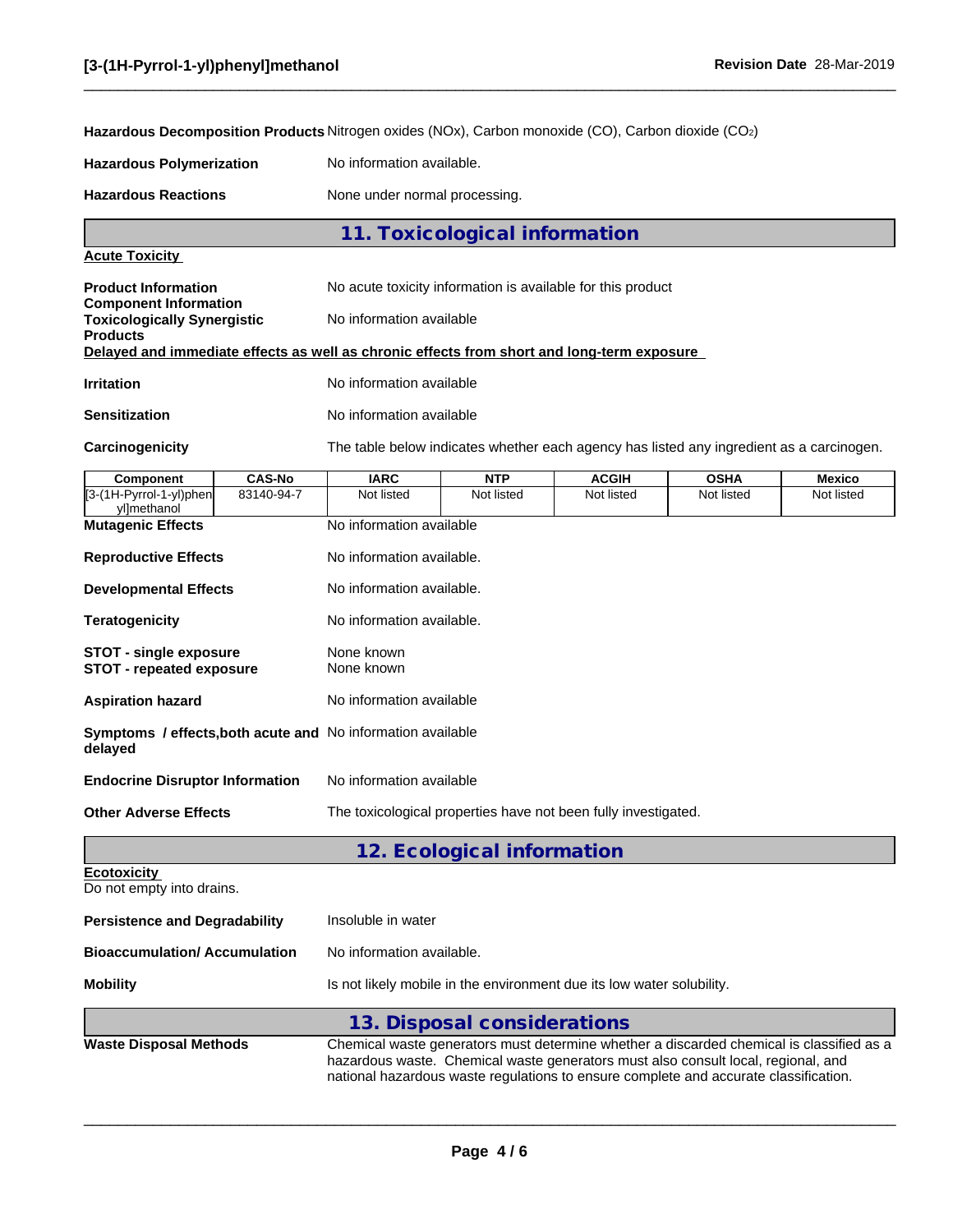|                                   | 14. Transport information  |  |
|-----------------------------------|----------------------------|--|
| <u>DOT</u><br>T <u>DG</u><br>IATA | Not regulated              |  |
|                                   | Not regulated              |  |
|                                   | Not regulated              |  |
| <b>IMDG/IMO</b>                   | Not regulated              |  |
|                                   | 15. Regulatory information |  |

#### **United States of America Inventory**

| Component | CAS-No     | <b>TSCA</b> | <b>TSCA</b><br><b>\ Inventorv notification -</b><br><b>Active/Inactive</b> | TSCA<br>A - EPA Regulatory<br>Flags |
|-----------|------------|-------------|----------------------------------------------------------------------------|-------------------------------------|
| ∥3-       | 83140-94-7 |             |                                                                            |                                     |

## **Legend:**

**TSCA** - Toxic Substances Control Act, (40 CFR Part 710) X - Listed '-' - Not Listed

**TSCA 12(b)** - Notices of Export Not applicable

#### **International Inventories**

Canada (DSL/NDSL), Europe (EINECS/ELINCS/NLP), Philippines (PICCS), Japan (ENCS), Australia (AICS), China (IECSC), Korea (ECL).

| Component                                       | <b>CAS-No</b> | <b>DSL</b> | <b>NDSL</b> | <b>EINECS</b> | <b>PICCS</b> | <b>ENCS</b> | <b>AICS</b> | <b>IECSC</b> | <b>KECL</b> |
|-------------------------------------------------|---------------|------------|-------------|---------------|--------------|-------------|-------------|--------------|-------------|
| $II3-(1H)$<br>1-yl)phenyl]methanol<br>H-Pvrrol- | 83140-94-7    |            |             |               |              |             |             |              |             |

## **U.S. Federal Regulations**

| <b>SARA 313</b>                                                                                                                            | Not applicable                                             |
|--------------------------------------------------------------------------------------------------------------------------------------------|------------------------------------------------------------|
| <b>SARA 311/312 Hazard Categories</b>                                                                                                      | See section 2 for more information                         |
| <b>CWA (Clean Water Act)</b>                                                                                                               | Not applicable                                             |
| <b>Clean Air Act</b>                                                                                                                       | Not applicable                                             |
| <b>OSHA</b> - Occupational Safety and<br><b>Health Administration</b>                                                                      | Not applicable                                             |
| <b>CERCLA</b>                                                                                                                              | Not applicable                                             |
| <b>California Proposition 65</b>                                                                                                           | This product does not contain any Proposition 65 chemicals |
| <b>U.S. State Right-to-Know</b><br><b>Regulations</b>                                                                                      | Not applicable                                             |
| <b>U.S. Department of Transportation</b><br>Reportable Quantity (RQ):<br><b>DOT Marine Pollutant</b><br><b>DOT Severe Marine Pollutant</b> | N<br>N<br>N                                                |
| <b>U.S. Department of Homeland</b><br><b>Security</b>                                                                                      | This product does not contain any DHS chemicals.           |
| <b>Other International Regulations</b>                                                                                                     |                                                            |
| <b>Mexico - Grade</b>                                                                                                                      | No information available                                   |